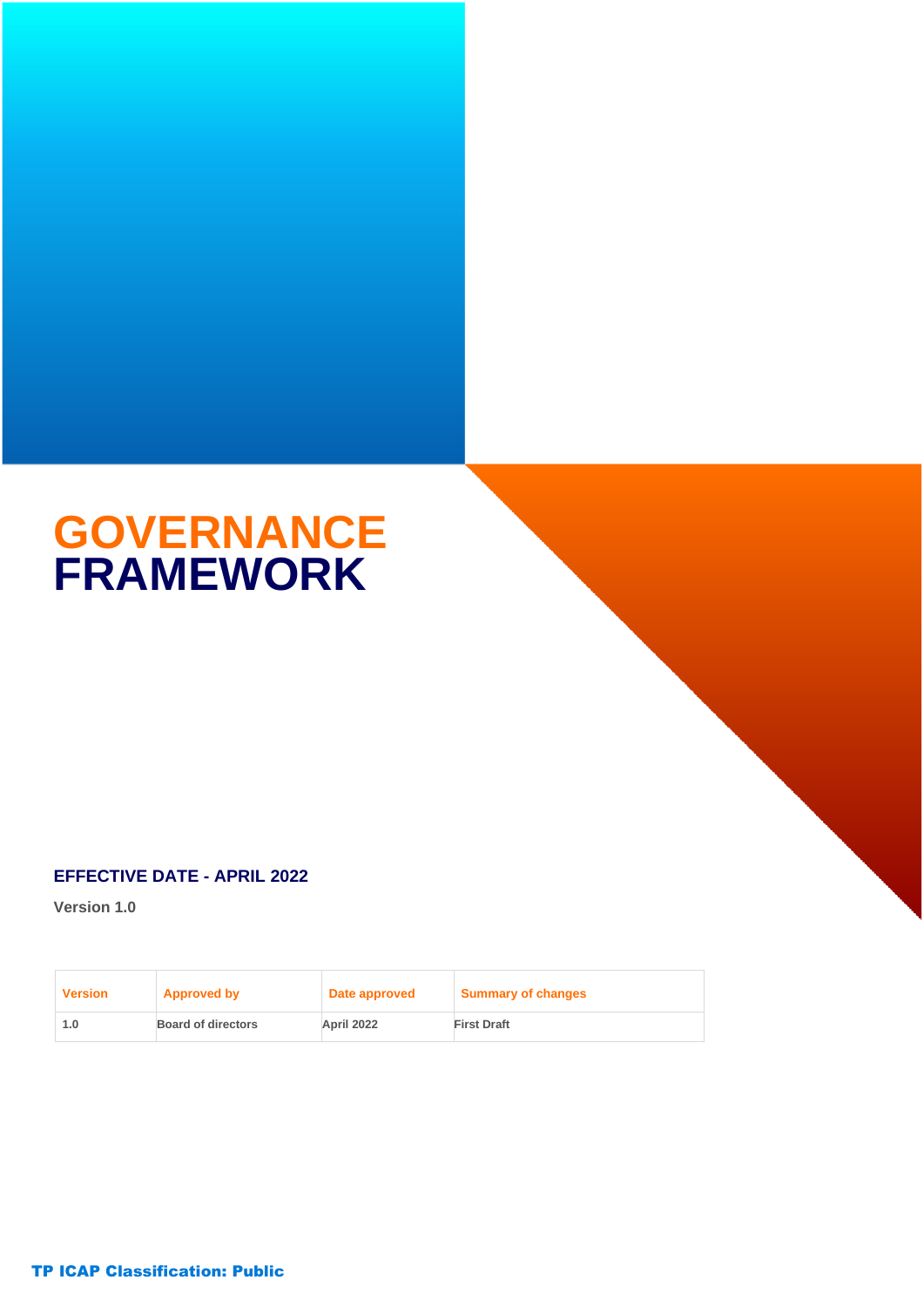

## **1.0 INTRODUCTION**

- **1.1 Parameta Solutions trading as ICAP Information Services Limited ("Parameta Solutions" or "Administrator") develops, calculates and publishes indices. Such indices may also be licensed for use by third parties.**
- **1.2 Parameta Solutions considers certain of these indices to fall within the definition of a 'benchmark' as defined under the UK Benchmark Regulation and EU Benchmark Regulation (the "Benchmark Regulation" ) and IOSCO for Financial Benchmarks.**
- **1.3 This document sets out the Governance Framework of Parameta Solutions.**
- **1.4 For further information regarding the benchmarks including licensing and distribution, please contact findoutmore@parametasolutions.com**

# **2.0 GOVERNANCE**

- **2.1 OVERVIEW**
	- **2.1.1 Parameta Solutions has in place a "Three Lines of Defence" model, enabling close cross- monitoring of the governance process - this being business, compliance/ risk and audit who all have a key role in ensuring that Parameta Solutions meets its regulatory requirements. The overarching governance is complimented by the Oversight Committee. The Oversight Committee can escalate to the Parameta Solutions Board if required.**



#### **2.2 First Line of Defence**

**2.2.1 The Product Initiation Forum ("PIF") is responsible for the approval to start scoping new products.**

p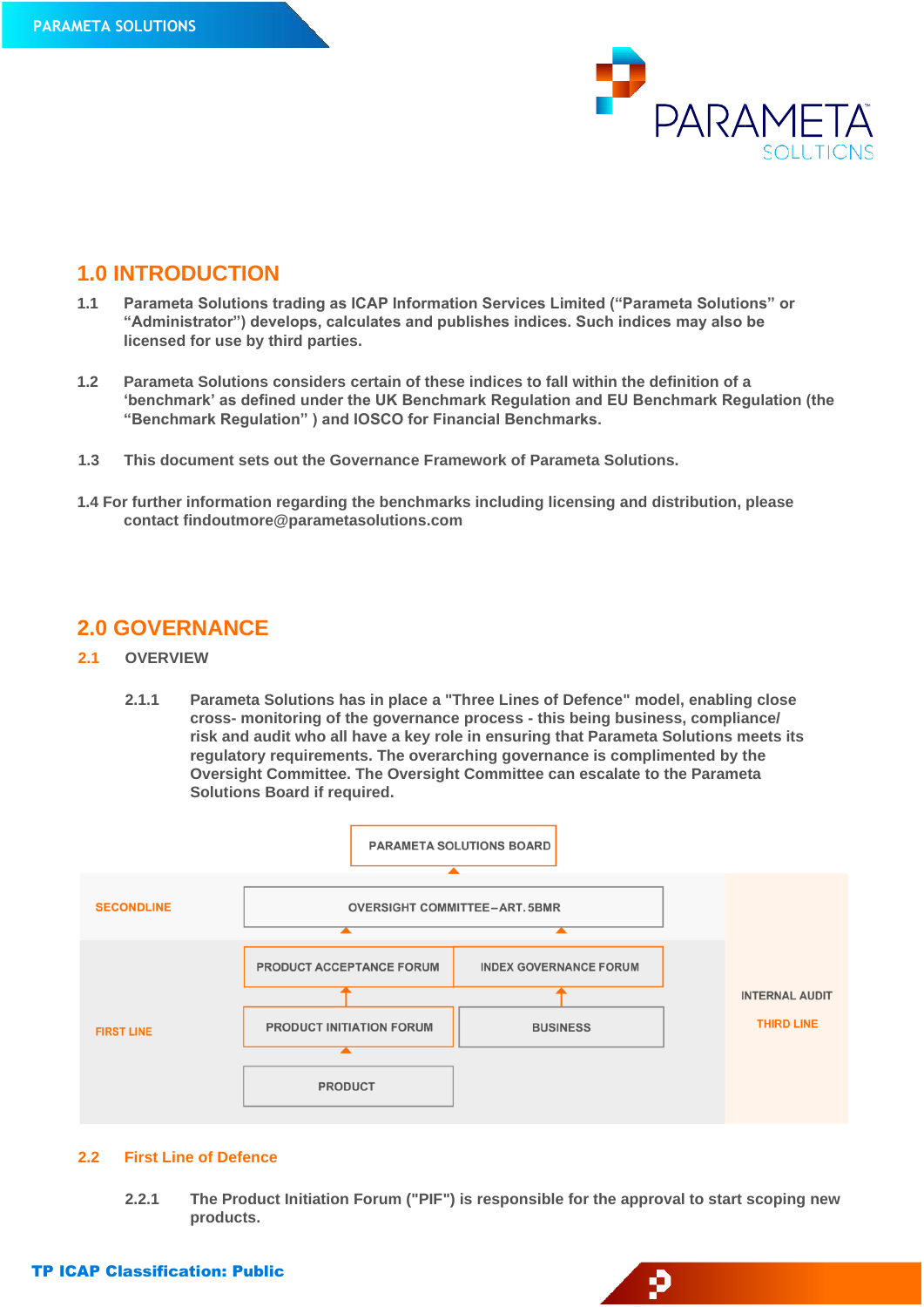- **2.2.2 The Product Approval Forum ("PAF") is responsible for the approval of new products.**
- **2.2.3 Index Governance Forum ("IGF") is responsible for (a) overseeing the provision of the benchmarks operationally and with respect to the methodologies; and (b) supporting the Oversight Committee.**

#### **2.3 Second Line of Defence**

- **2.3.1 The Oversight Committee is appointed by the Administrator to review the integrity of the benchmarks, in accordance with the Oversight Committee Terms of Reference.**
- **2.3.2 The Administrator is responsible for appointing the chairman and secretary of the Oversight Committee.**
- **2.3.3 The Oversight Committee is independent oversight of, and challenge to the Administrator on all aspects of the Benchmark determination process. Its responsibilities include:**
	- **reviewing the benchmark definition and methodology at least annually**
	- **determining and keeping under review the Terms of Reference for the Oversight Committee**
	- **reviewing and approving the agenda and minutes of the Oversight Committee**
	- **considering internal or external audits commissioned by the Oversight Committee and monitoring the implementation of any identified remedial actions**
	- **overseeing any changes to this methodology and being able to request the Administrator to consult on such changes**
	- **reviewing and approving procedures for cessation of the benchmarks, including any consultation about a cessation**
	- **overseeing any third party involved in the provision of the benchmark, including calculation or dissemination agents**
	- **evaluating any client complaint with respect to the determination of a benchmark in accordance with the Parameta Solutions Complaints Policy.**

Đ

#### **2.4 Third Line of Defence**

**2.4.1 The internal audit function provide reasonable independent assurance over the adequacy and effectiveness of the internal controls and governance.**

# **3.0 OVERSIGHT COMMITTEE MEMBERS**

| <b>Member Name</b> | Company | <b>Role</b> | <b>Committee Position Other</b> |                                |
|--------------------|---------|-------------|---------------------------------|--------------------------------|
|                    |         |             |                                 | directorships<br>(if relevant) |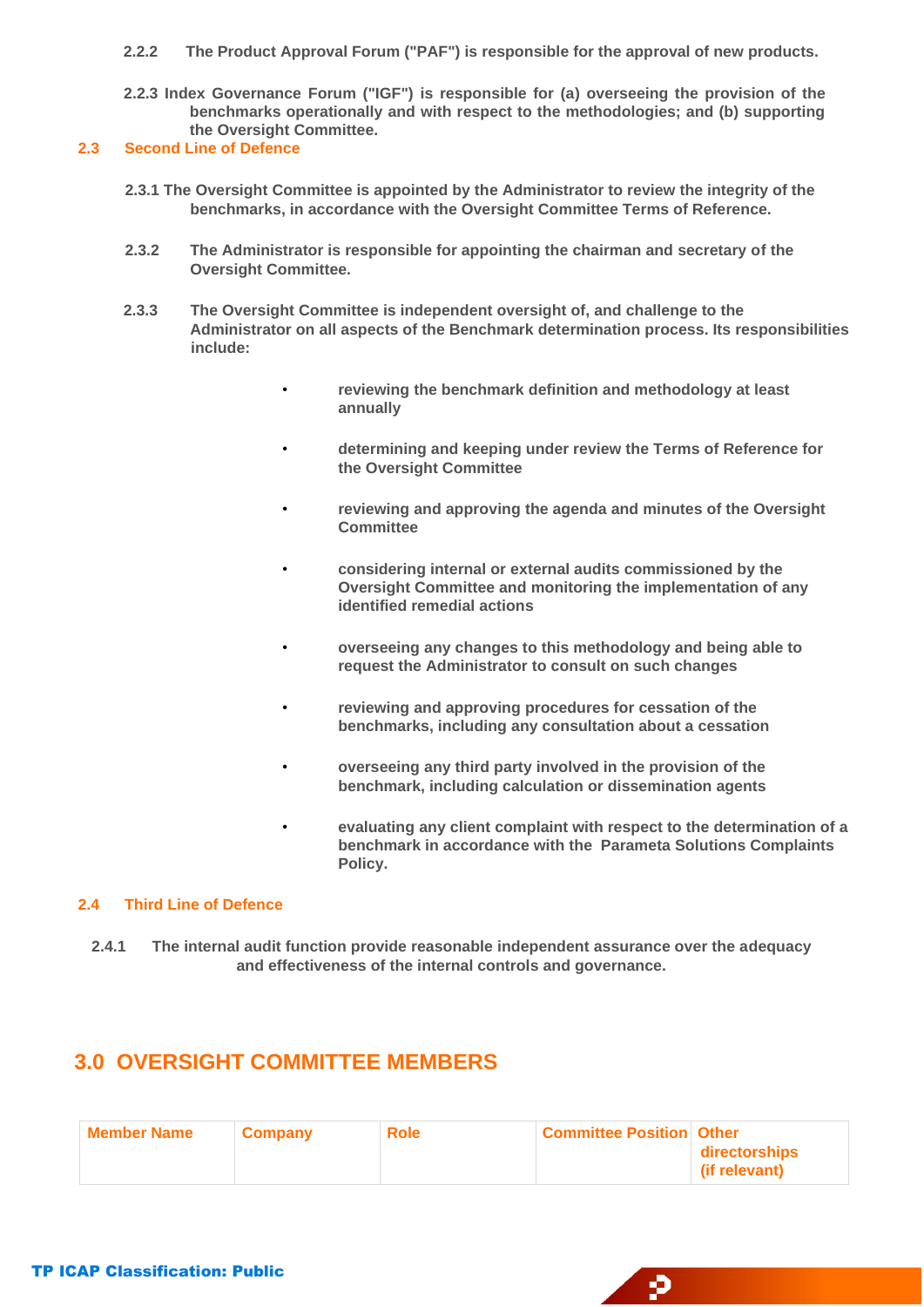| <b>Claire Bridel</b>   | <b>TP ICAP</b>                      | <b>Chief Operating</b><br><b>Officer, Agency</b><br><b>Execution</b>                          | Chair         | N/A |
|------------------------|-------------------------------------|-----------------------------------------------------------------------------------------------|---------------|-----|
| Rushmi Katyal          | <b>Parameta</b><br><b>Solutions</b> | <b>Chief GRC Officer</b>                                                                      | <b>Member</b> | N/A |
| <b>Tin Lau</b>         | <b>TP ICAP</b>                      | <b>Head of Financial Member</b><br>and Strategic Risk                                         |               | N/A |
| <b>Gareth Williams</b> | <b>TPICAP</b>                       | <b>EMEA Head of</b><br><b>Compliance</b><br><b>Advisory and</b><br>Venue<br><b>Compliance</b> | <b>Member</b> | N/A |

# **4.0 COMPLAINTS POLICY**

**4.1 Parameta Solutions conducts its business with integrity. In case of a complaint, please submit it via email to benchmarks@parametasolutions.com. Further details on our Complaints Policy can be found [here.](https://parametasolutions.com/sites/g/files/escbpb156/files/2022-04/PS%20COMPLAINT%20POLICY%20MAR%202022%20V2%20%28002%29.pdf)**

# **5.0 OVERSIGHT COMMITTEE TERMS OF REFERENCE**

 **5.1 Click [here](https://parametasolutions.com/sites/g/files/escbpb156/files/2022-04/PS_OVERSIGHT_COMMITTEE_ToR_MAR_2022_V2%20%28002%29.pdf) view our Oversight Committee Terms of Reference.**